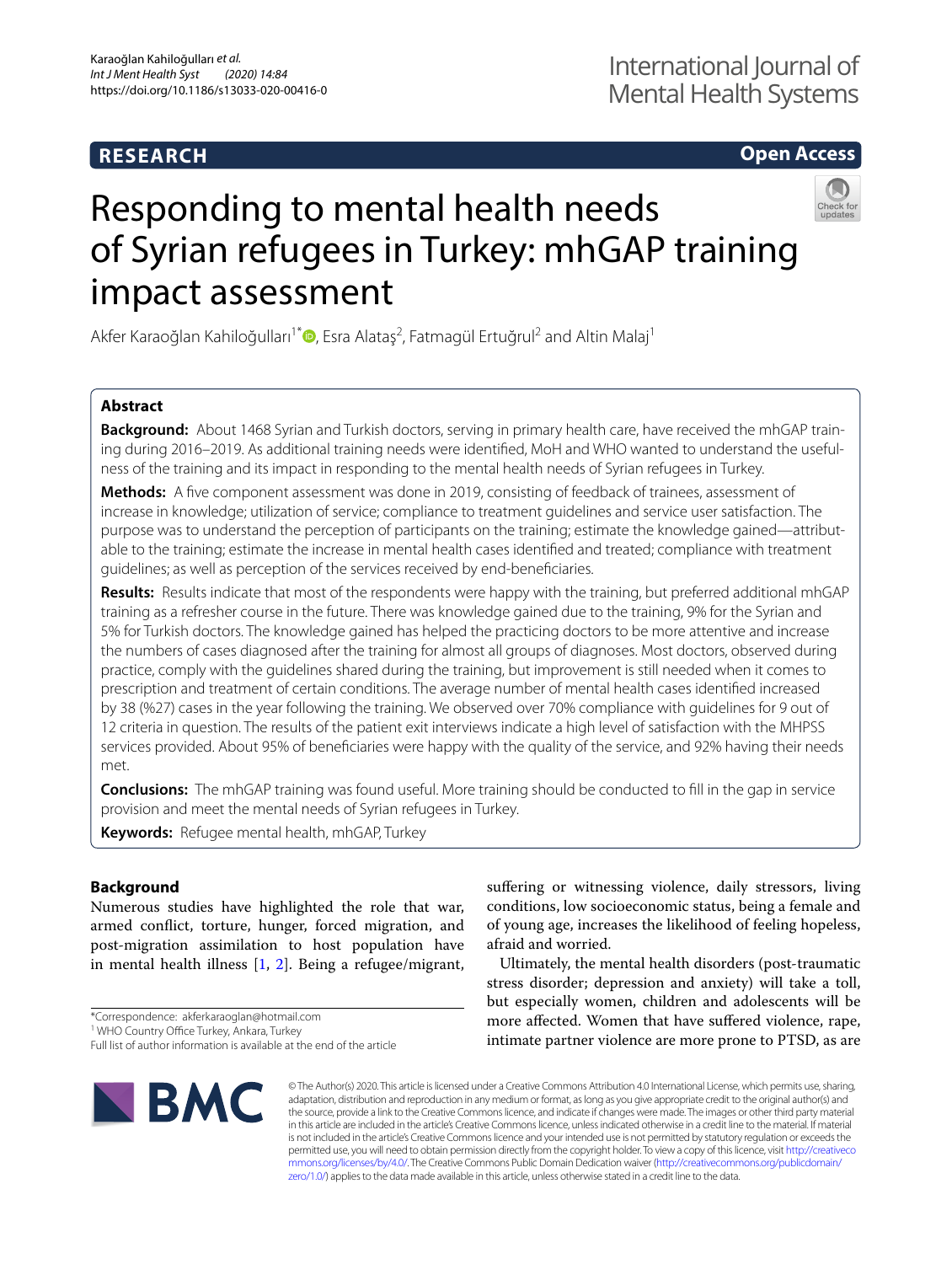children and adolescents, especially in temporary shelters [[3,](#page-7-2) [4](#page-7-3)].

Literature on the prevalence of mental disorders showed higher prevalence rates for the refugee population, but the prevalence rates are heterogenous in diferent studies [\[5](#page-7-4)–[8\]](#page-8-0).

The burden of mental health illness is made worse by numerous barriers to service provision, linked to stigma, language, fnancial, legal status, social and cultural beliefs, and information sharing reasons  $[9, 10]$  $[9, 10]$  $[9, 10]$  $[9, 10]$ . The situation is often exacerbated by restrictive migration policies, health system challenges (human and fnancial resources), as well as service providers barriers [[11\]](#page-8-3). In addition to dealing with the disorders themselves, one need to also address the other issues related to poverty and social exclusion.

Turkey is hosting 3.6 million Syrians under temporary protection  $[12]$  $[12]$ . This is the largest number of refugees hosted in one country since World War II. Most of the Syrians reside in the south-eastern provinces, close to the border. Less than 2% of them are in 7 temporary shelters. Turkey has maintained an open-door policy and has offered shelter, food, education and health services, for free, to millions of Syrian refugees and others, and the United Nations Regional Refugee and Resilience Plan actors have complemented this support.

Operational data from the MoH and assessments done by WHO, since 2016, indicate that Syrians have the same burden of disease and risk factors as the host population in Turkey, for most non-communicable diseases, excluding mental health [[13](#page-8-5)].

The mental health disorders of refugees fleeing from war and destruction became a priority for the Ministry of Health and WHO in Turkey. The treatment gap for mental disorders is more than 50% in general and may reach to 90% in low resource countries  $[14]$  $[14]$ . Traumatic events such as war and forced migration are expected to increase the treatment gap. The resulting treatment gap has been described as 89% for PTSD, 90% for anxiety, and 88% for depression  $[10]$ . The early identification and treatment remain crucial for easing the burden of mental health disorders.

Turkey has the lowest number of psychiatrists in the WHO European Region. The number of other mental health professionals and inpatient beds allocated to psychiatric care is also limited, compared with other European countries [[15](#page-8-7), [16](#page-8-8)]. Considering the limited resources in the area of mental health, integration of mental health services to primary care services is crucial for decreasing the identification and treatment gap. The Ministry of Health in Turkey has established a network of primary health centers, as part of the Turkish family physician network, that provides free primary care services, by training and hiring thousands of Syrian health professionals that were part of the refugee population in the country. It was agreed that the World Health Organization's mental health Gap Action Program (mhGAP) would be adopted and utilized to train hundreds of Syrian and Turkish health professionals, and the services provided in the network of refugee health centres, would include both physical and mental health services.

The WHO Mental Health Gap Action Programme (mhGAP) aims at scaling up services for mental, neurological and substance use disorders, especially for countries with low- and middle-income  $[17]$  $[17]$ . There is evidence that mhGAP guidelines can be used to successfully train non-specialized health workers, in resource-limited settings, to recognize and treat common mental illnesses [[18\]](#page-8-10). Training schedule and/or content would need to be adopted to the local context [[17\]](#page-8-9).

The training program, modified for Turkey, includes the following modules: introduction to mhGAP, essential care and practice, depression, psychosis, child and adolescent mental health, dementia, self-harm/suicide, and, stress related disorders. The epilepsy and substance-use disorders were covered in other MoH training programs, hence these two modules were taken out from this training. Two additional topics—promotion of mental health and anxiety disorders—were added to the program, based on feedback received from GPs. The training materials were reviewed by local experts and adopted to the country context.

MoH and WHO trained about 1,468 Syrian and Turkish doctors on mhGAP between 2016 and 2019. According to reports published so far, this is the largest number of doctors trained in mhGAP anywhere in the world.

The training teams consisted of MoH and WHO staff and consultants, working as a multidisciplinary team, from design, training of trainers, training of doctors, training evaluation and assessment.

In mid-2019, additional training needs were identifed by the MoH and shared with WHO. It was jointly decided to conduct an evaluation of the training implemented so far, before additional training sessions were organized. The original hypothesis was that the training would enable Syrian and Turkish GPs to better identify, diagnose and treat mental health disorders.

## **Methods**

It was assumed that mhGAP training of non-specialized primary care personnel would increase the early detection and treatment of cases needing mental health and psycho-social support. This study aims to provide a comprehensive picture on how the MoH and WHO training program helped Syrian and Turkish health professionals (GPs) get more knowledge on mental health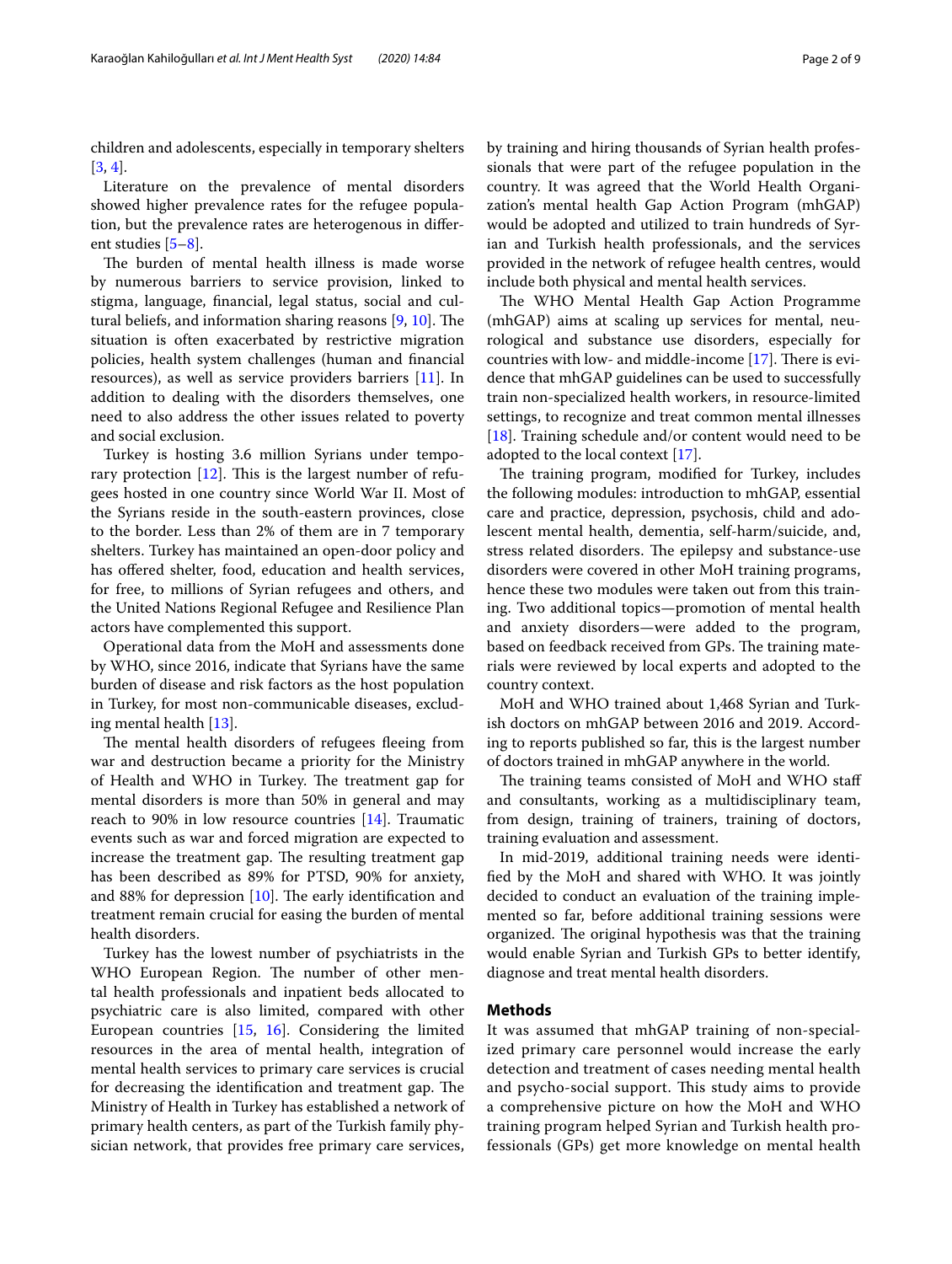disorders, diagnosis and treatment; and how it lead to a service improvement for the Syrian refugees in need of mental health services in Turkey.

The proposed design of this mhGAP training impact assessment called for 5 components to be completed:

- The first component consisted of an online survey that collected information from training graduates on the overall impression on the training, most important topics and changes needed. The online survey was open to all mhGAP graduates, for a period of 3 months. Links to Google Forms were sent to all trained GPs by the MoH.
- The second component consisted of pre/post-tests conducted between the 1 week of mhGAP training. The pre/post-test were created using multiple choice questions selected from the general question bank of the mhGAP training manual. The comparison between posttest and pretest scores gave an idea of the information and/or knowledge transferred during the fve days of training. Pre/post-test results of mhGAP trained doctors were retrieved from the MoH-WHO training datasets and analyzed using paired student's T-test.
- The third component consisted of the analysis of the average number of cases identifed by trained doctors—during 1 year before and one year after the training. The hypothesis was that the number of cases identifed would increase after the training. The numbers of the mental health related diagnoses, for a period of one year before and one year after the training, were extracted by the MoH Health Information System for 200 doctors trained in mhGAP.
- The fourth component consisted of a compliance assessment: the trained doctors, who were practicing, were observed for at least one working day (preferably 5 mental health cases), on how they complied to a set of criteria from the guidelines discussed during the training. mhGAP trainers (psychiatrists) were sent to observe randomly selected doctors providing primary health care services in five provinces. The compliance of the service provision was assessed by the observer (mhGAP trainer) using a "competency assessment form" included in mhGAP training manual  $[17]$  $[17]$  $[17]$ . This form includes a set of skills categorized in 12 categories: promote respect and dignity, know common presentations, know assessment principles, know management principles, use efective communication skills, perform assessment, assess and manage physical conditions, assess and manage emergency presentations, provide psychosocial interventions, deliver pharmacological interventions

as needed, follow-up, referral and link with outside agencies.

A half day training/discussion session was organized on evaluation of these categories.

• The fifth and the last component consisted of the patient exit interviews, that collected information on the perceived mental health status and satisfaction with the mental health services provided in the refugee health training centers, supported by the MoH and WHO. About 350 patients were interviewed, after receiving a MHPSS service at one of the 7 RHTCs in 7 provinces, by patient guides/data entry clerks using a standard questionnaire. Interviews were conducted by Syrian nationals or Turkish nationals fuent in Arabic.

Training of interviewers, questionnaire testing and improvement, and data collection took place during the year 2019. Data entry was done by using online forms for the perception of trainees, and patient exit interviews. Direct observation notes for each doctor were also collected at the end of each day through online forms. Data was exported to Excel 2010 and analyzed separately for each component. The data was cleaned, recoded and analyzed using Stata 16. Univariate and bivariate analysis was conducted.

The pre/post-test results were analyzed using the Student's paired T test. The difference between the scores was reported for findings significant at the  $p < 0.05$  level.

The data on utilization of services, measured as the number of mental health cases diagnosed one year before and compared with number of cases diagnosed one year after the training, was analyzed. The data was retrieved from the MoH database as consultations per general practitioner, broken down by age-group and gender and major diagnosis. The data was re-organized by calculating the overall number of diagnoses by using a code for each GP as unique identifier. The results were analyzed using Students' paired T test. The statistically significant results were reported for  $p < 0.05$ .

The compliance with 12 criteria and their components were analyzed using univariate analysis and reported as percent compliance per each of the 12 criteria in question.

The patient exit interviews were analyzed as univariate analysis.

## **Results**

The results from the findings from each component are displayed below.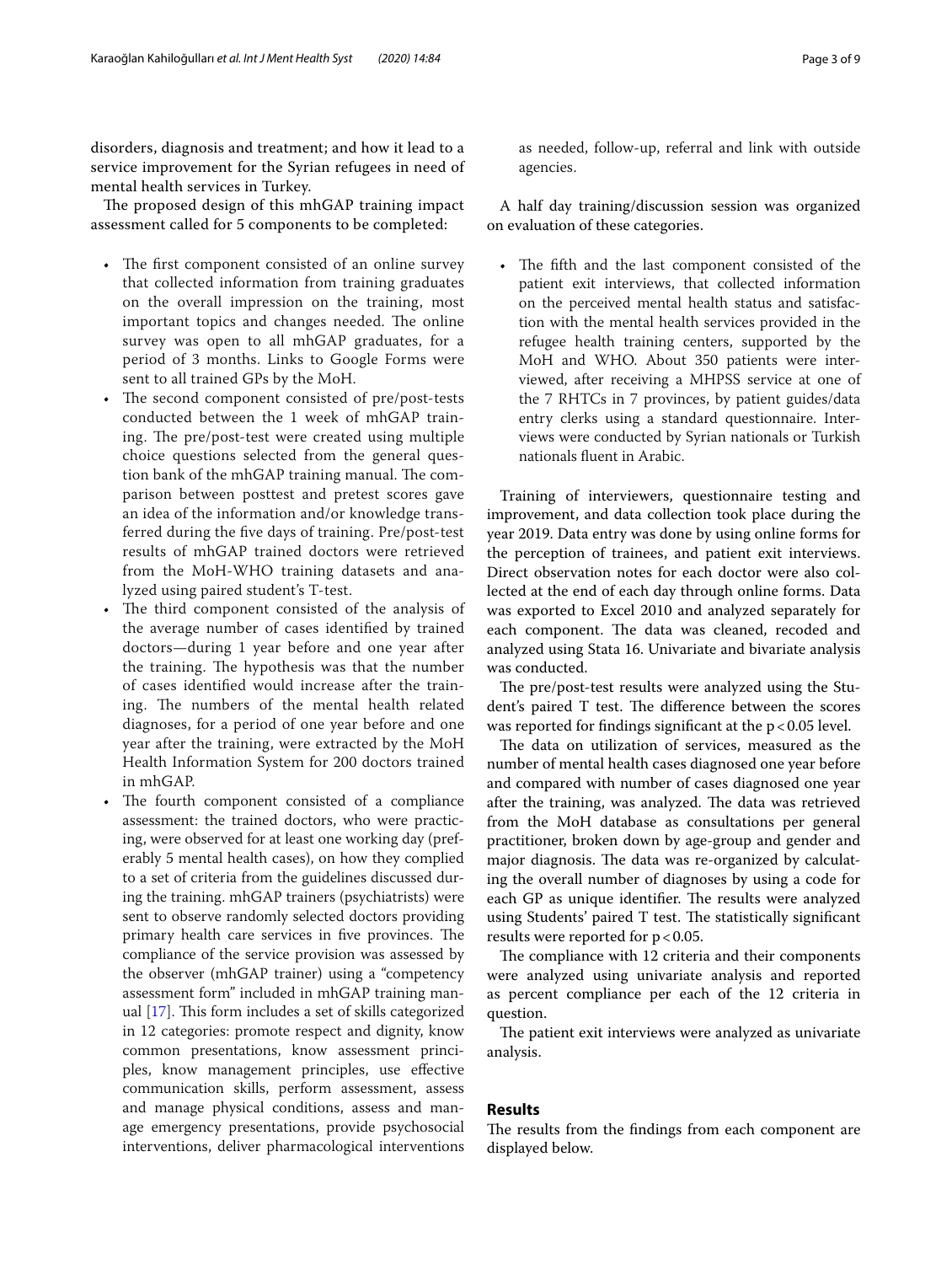## <span id="page-3-0"></span>**Table 1 Online survey results (N=211)**

| <b>Ouestions</b>                                | % (Yes) | % (No) |
|-------------------------------------------------|---------|--------|
| Was the training useful?                        | 96.2    | 3.8    |
| Was the format of the training useful?          | 95.3    | 4.7    |
| Training length needs to be changed             | 43.1    | 56.9   |
| Training method needs to be changed             | 71      | 929    |
| Content of training modules needs to be changed | 218     | 78.2   |
| Was psycho-education content useful?            | 86.7    | 13.3   |
| Refresher course needed?                        | 829     | 171    |

#### **Perception of trainees: online survey**

About 211 doctors responded to the MoH call for the online survey. The results of the responses measured as percent that responded positively to the question are listed in Table [1.](#page-3-0) The invitation to the doctors that completed the mhGAP training course was send via email by the MoH, and the reported email is the only unique identifer for this component of the assessment. No other demographic or other information, apart of what is displayed in Table [1](#page-3-0), is available.

The majority of respondents reported the training was useful (96.2%); top two most useful topics were 'promotion of mental health' (55.0%) and 'depression' (37.0%); while the least useful topic was 'psychotic disorders'  $(34.6\%)$ . The format of the training was useful for 95.3% of the respondents. Only 28.9% proposed new topics, on the following: addiction, child and elderly psychiatry, and pharmacological treatment of disorders. The psycho-education part was found useful (86.7%). About 53% responded that they have no difficulty with the implementation of psycho-education part. A refresher course was needed by 82.9% of the respondents. The online survey component confrmed that the training was useful and further training may be supported in the future. As no other socio-demographic data was available, further analysis was not possible regarding the ethnicity, age or job placement of the respondents.

#### **Assessment of increase in knowledge: pre/post‑tests**

The mhGAP training for doctors was designed in a way that the information and/or knowledge conveyed during the training would be measured by using pre-and posttests, consisting of 25 questions on topics discussed during the training itself. The time between the tests was 5 days. The results were registered as number of correct answers and converted as percent correct. Student's paired T test was used to estimate whether there was measurable improvement in score during the post-test and whether the improvement could be attributed to the training. The results of 388 Turkish doctors' pre/posttest results are depicted in Table [2](#page-3-1).

On average, there was a 5% increase in the correct answers after the Turkish doctors training. The results are statistically significant  $p < 0.000$  and  $t = 7.1573$  (degrees of freedom  $=387$ ). The similar information for Syrian doctors is shown in Table [3.](#page-3-2)

The Syrian doctors training resulted in a 9% statistically significant (p < 0.000) increase;  $t = 12.9354$  (df = 206).

#### **Health utilization: cases diagnosed**

We observed increased number of cases for all diagnoses except for the suicide/self-harm. For all the other diagnoses, we observed increased number of cases after the mhGAP training (Table [4\)](#page-4-0).

## **Compliance to treatment guidelines: direct observation**

The compliance with the 12 competencies within the learning objectives of the training is shown in Table [5](#page-4-1). For each competency, the number of components (a total of 45) is assessed and the compliance is reported

<span id="page-3-1"></span>**Table 2 Results of the Student's T test (Turkish doctors, N=388)**

| Variable   | Obs | Mean  | Std. err | Std. dev | [95% Conf | <b>Intervall</b> |
|------------|-----|-------|----------|----------|-----------|------------------|
| Pre-test   | 388 | 81.70 | 0.54     | 10.60609 | 80.64239  | 82.75967         |
| Post-test  | 388 | 86.86 | 0.56     | 1.03856  | 85.75386  | 87.95748         |
| Difference | 388 | 5.16  | 0.72     | 14.18617 | 3.738657  | 6.570621         |

<span id="page-3-2"></span>**Table 3 Results of the Student's T test (Syrian doctors, N=206)**

| Variable   | Obs | Mean  | Std. err | Std. dev | [95% Conf | Interval] |
|------------|-----|-------|----------|----------|-----------|-----------|
| Pre-test   | 207 | 40.08 | 1.33     | 19.13046 | 37.45581  | 42.69878  |
| Post-test  | 207 | 48.70 | 1.56     | 22.50651 | 45.61154  | 51.77976  |
| Difference | 207 | 8.62  | 0.672    | 9.585803 | 7.304796  | 9.931919  |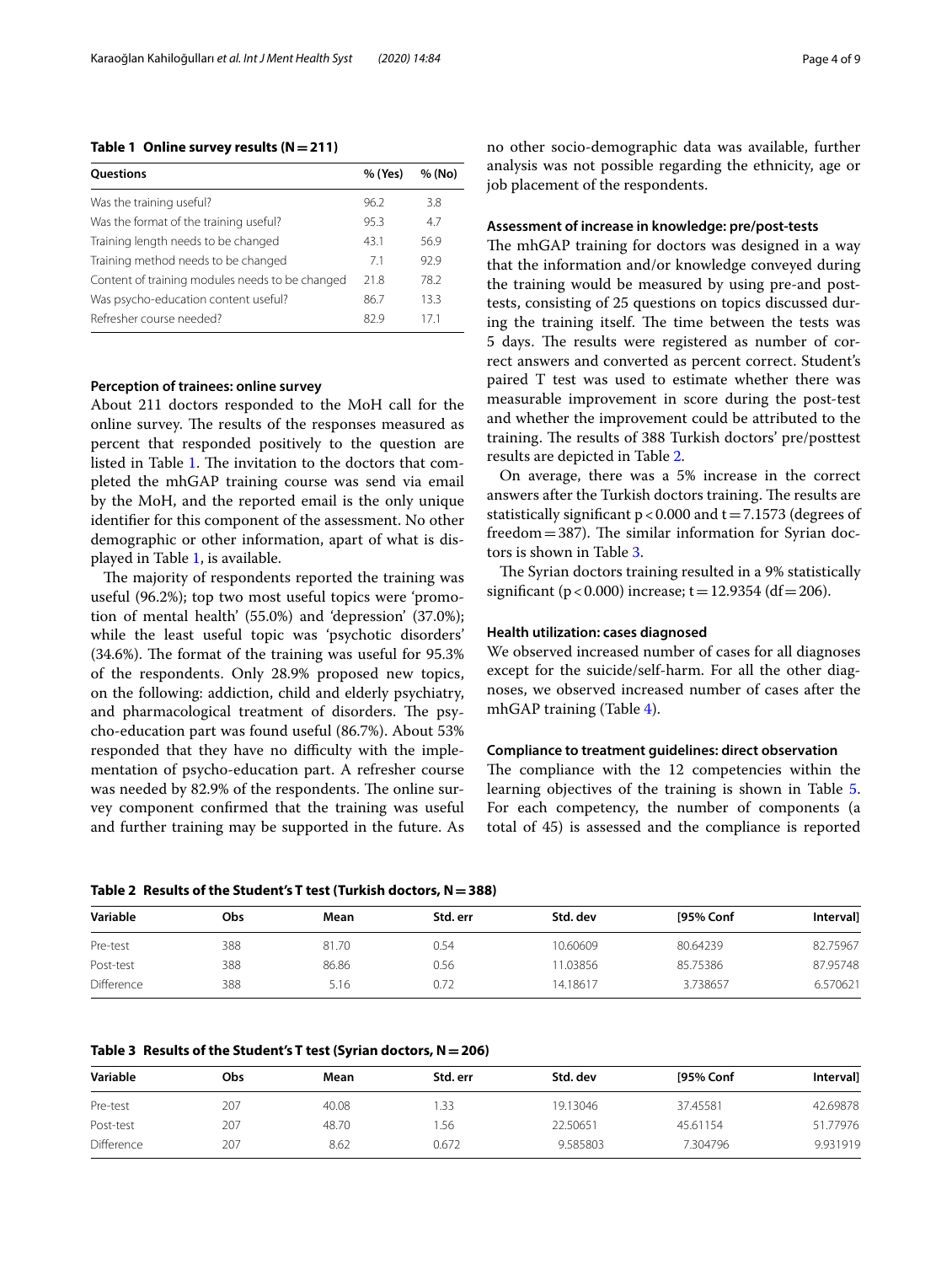| Variable              |                | Before ( $n = 188$ ) | After $(n=188)$  | t value | Prob  |
|-----------------------|----------------|----------------------|------------------|---------|-------|
| All cases             | M<br>SD        | 139.2<br>(9.9)       | 177.02<br>(12.2) | 9.59    | 0.000 |
| CAD behav and emoti   | M<br>SD        | 38.5<br>(6.9)        | 43.2<br>(8.9)    | 1.71    | 0.044 |
| CD developmental      | M<br><b>SD</b> | 3.27<br>(0.6)        | 6.17<br>(0.9)    | 5.58    | 0.000 |
| Dementia              | M<br><b>SD</b> | 7.55<br>(0.6)        | 10.77<br>(0.9)   | 7.15    | 0.000 |
| Depression            | M<br>SD        | 75.18<br>(7.4)       | 96.41<br>(9.3)   | 6.23    | 0.000 |
| Acute stress disorder | M<br>SD        | 0.45<br>(0.1)        | 0.68<br>(0.2)    | 2.05    | 0.021 |
| Self-harm             | M<br>SD        | 0.07<br>(0.0)        | 0.06<br>(0.0)    | $-0.24$ | 0.595 |
| Psychosis             | M<br><b>SD</b> | 4.25<br>(0.3)        | 5.80<br>(0.5)    | 5.69    | 0.000 |
| Bipolar mood disorder | M<br>SD        | 9.11<br>(0.7)        | 12.8<br>(0.9)    | 9.71    | 0.000 |
| Delirium              | M<br>SD        | 0.80<br>(0.1)        | 1.06<br>(0.2)    | 2.12    | 0.018 |

<span id="page-4-0"></span>**Table 4 Comparing number of cases diagnosed before and after the mhGAP training**

## <span id="page-4-1"></span>**Table 5 Compliance with guidelines (N=144)**

| Category                                                        | Achieved % | Needs work % |
|-----------------------------------------------------------------|------------|--------------|
| Promote respect and dignity                                     | 84.0       | 16.0         |
| Know common presentations                                       | 78.3       | 11.7         |
| Know assessment principles                                      | 76.2       | 13.8         |
| Know management principles                                      | 74.8       | 15.2         |
| Use effective communication skills                              | 81.4       | 18.6         |
| Perform assessment                                              | 75.5       | 14.5         |
| Assess and manage physical conditions                           | 76.7       | 13.3         |
| Assess and manage emergency presentations                       | 40.8       | 59.2         |
| Provide psycho-social interventions                             | 67.6       | 32.4         |
| Deliver pharmacological interventions as needed and appropriate | 43.8       | 56.2         |
| Plan and perform follow-up                                      | 67.4       | 32.6         |
| Refer to specialist and link with outside agencies              | 72.2       | 27.8         |

as percentage. The mhGAP trainer followed doctors in 5 provinces for a total of 144 consultations and completed an assessment report. The top three competences *adhered* to were 'promoting respect and dignity', 'effective communication skills' and; 'knowing common presentation of disorders'. The least compliant were the 'management of these presentations' and the 'pharmacological interventions'.

## **Service user satisfaction: patient exit interviews**

The patient exit interviews were conducted by patient guides/data entry clerks trained by MoH and WHO, that were familiar with the facilities, questions asked, and the general sensitivity of the survey. The data was entered using Google forms.

Most of the service users interviewed were women  $(77.3%)$ . The median age of the respondents was 32 (min 15- max 70). Majority of respondents had primary or secondary school training (71.2%) while 17.8% had no education. Only 11.1% percent had a university training. The majority of respondents were unemployed (72.7%). 85.4% were Arabs, 9.5% were Kurdish, and the remaining were from other ethnic background. Almost all of the respondents were Muslims, only 0.6% were Christians.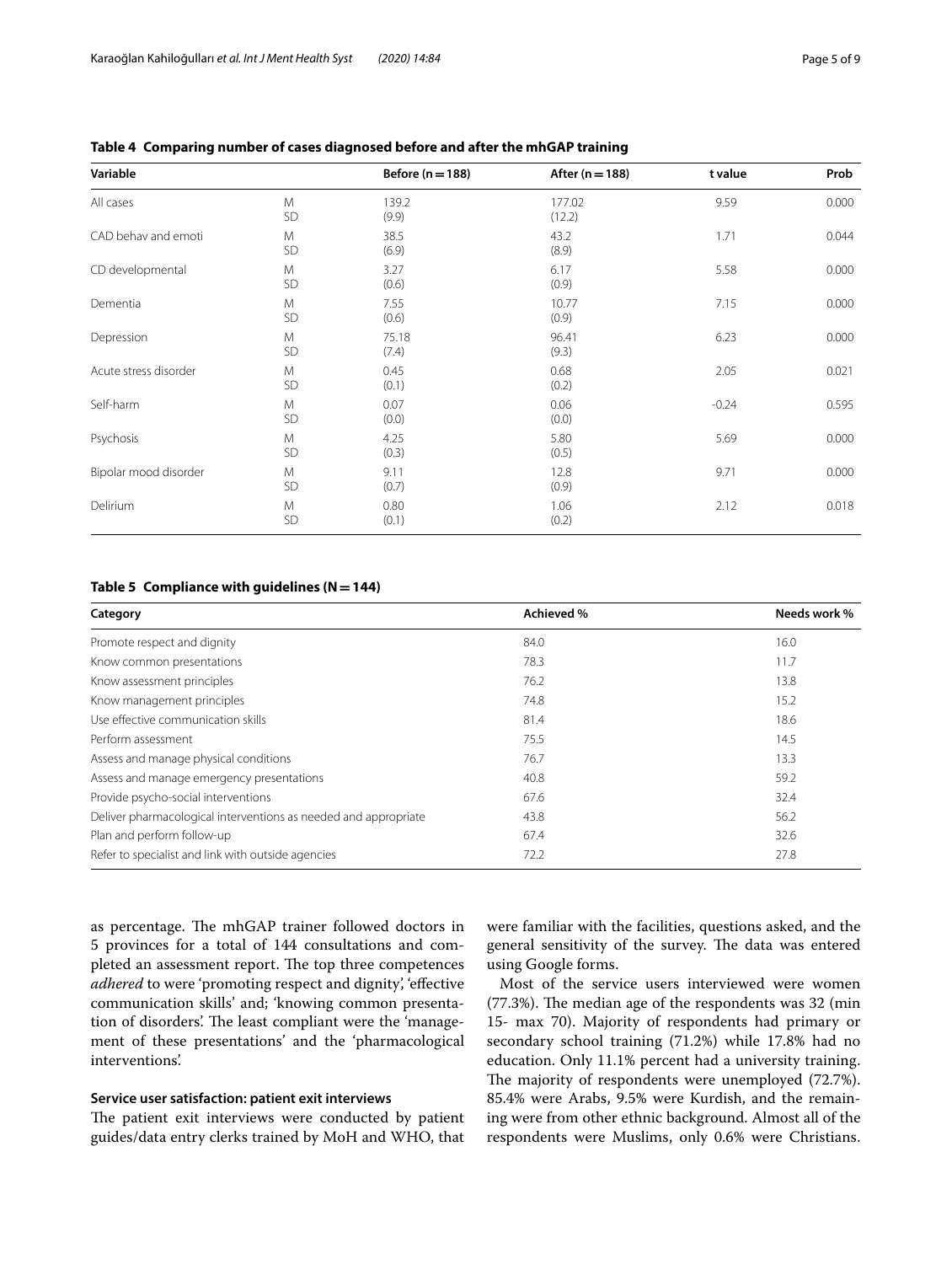75.9% were married, while 10.4% were single and 13.7% were divorced or widowed. The majority were registered and benefted from the temporary protection in Turkey, that allowed them free services and medications. Most of them had visited a health facility for a MHPSS reason.

The results related to the type of service rendered are displayed in Table [6](#page-5-0).

The majority reported their needs were met and that they were happy with the services. The majority were also happy with all aspects of the service provided, and would either come back or refer family members for a similar service.

## **Discussion**

The linkage between the refugee trauma related factors and resulting mental health disorders has been properly documented  $[2, 19]$  $[2, 19]$  $[2, 19]$  $[2, 19]$  $[2, 19]$ . The interagency guidelines for MHPSS and the importance of the WHO mhGAP have been agreed, and subsequently used by the MoH in Turkey to train Syrian and Turkish doctors to handle the associated burden of mental health disorders of the refugees. A training effort continued from 2016 to 2019 and resulted in hundreds of doctors completing the mhGAP modules, as part of the adaptation training.

We conducted this multi-component training impact assessment before embarking on additional training activities. The components were conducted as separate and standalone, but the combination of the fndings helped guide the decision on future trainings and improvements needed.

The first component, based on graduates' feedback, indicated that over 96% of respondents regarded the training as useful, and 82% suggested future refresher courses on the same mhGAP topics. The most useful topics included those on promotion of mental health and depression. Depression remained an important disorder and a burden to both refugees and the service provision activities. However, the modules on psychotic

<span id="page-5-0"></span>**Table 6 Patient exit interviews, characteristics (in percentage) by gender**

| What service received?<br>Consultation<br>66.8<br>71.7<br>65.3<br>1.2<br>Prescription<br>0.0<br>1.6<br><b>Both</b><br>28.3<br>33.2<br>32.0<br>Satisfied with the confidentiality of service?<br>1.7<br>1.0<br>1.2<br><b>No</b><br>98.3<br>99.0<br>98.8<br>Yes<br>Satisfied with relationship to staff?<br>0.0<br>1.2<br>No<br>1.6<br>98.8<br>100.0<br>98.5<br>Yes<br>Satisfied with availability of service?<br>1.2<br>0.0<br>1.6<br>No<br>100.0<br>98.8<br>98.5<br>Yes<br>Satisfied with opening hours?<br>8.3<br>3.1<br>4.4<br>No | Characteristic | Category | Male ( $N = 81$ ) | Female ( $N = 276$ ) | Total $(N = 357)$ |
|-------------------------------------------------------------------------------------------------------------------------------------------------------------------------------------------------------------------------------------------------------------------------------------------------------------------------------------------------------------------------------------------------------------------------------------------------------------------------------------------------------------------------------------|----------------|----------|-------------------|----------------------|-------------------|
|                                                                                                                                                                                                                                                                                                                                                                                                                                                                                                                                     |                |          |                   |                      |                   |
|                                                                                                                                                                                                                                                                                                                                                                                                                                                                                                                                     |                |          |                   |                      |                   |
|                                                                                                                                                                                                                                                                                                                                                                                                                                                                                                                                     |                |          |                   |                      |                   |
|                                                                                                                                                                                                                                                                                                                                                                                                                                                                                                                                     |                |          |                   |                      |                   |
|                                                                                                                                                                                                                                                                                                                                                                                                                                                                                                                                     |                |          |                   |                      |                   |
|                                                                                                                                                                                                                                                                                                                                                                                                                                                                                                                                     |                |          |                   |                      |                   |
|                                                                                                                                                                                                                                                                                                                                                                                                                                                                                                                                     |                |          |                   |                      |                   |
|                                                                                                                                                                                                                                                                                                                                                                                                                                                                                                                                     |                |          |                   |                      |                   |
|                                                                                                                                                                                                                                                                                                                                                                                                                                                                                                                                     |                |          |                   |                      |                   |
|                                                                                                                                                                                                                                                                                                                                                                                                                                                                                                                                     |                |          |                   |                      |                   |
| 91.7<br>95.7<br>96.9<br>Yes                                                                                                                                                                                                                                                                                                                                                                                                                                                                                                         |                |          |                   |                      |                   |
| Satisfied with the length of appointment?<br>3.3<br>2.1<br>2.4<br>No                                                                                                                                                                                                                                                                                                                                                                                                                                                                |                |          |                   |                      |                   |
| 97.6<br>96.7<br>97.9<br>Yes                                                                                                                                                                                                                                                                                                                                                                                                                                                                                                         |                |          |                   |                      |                   |
| Satisfied with the frequency of the appointments?<br>No<br>3.3<br>2.6<br>2.8                                                                                                                                                                                                                                                                                                                                                                                                                                                        |                |          |                   |                      |                   |
| 97.2<br>96.7<br>97.4<br>Yes                                                                                                                                                                                                                                                                                                                                                                                                                                                                                                         |                |          |                   |                      |                   |
| Satisfied with waiting time?<br>1.7<br>5.2<br>4.4<br>No                                                                                                                                                                                                                                                                                                                                                                                                                                                                             |                |          |                   |                      |                   |
| Yes<br>98.3<br>94.8<br>95.6                                                                                                                                                                                                                                                                                                                                                                                                                                                                                                         |                |          |                   |                      |                   |
| Satisfied with the information on your health?<br>No<br>0.0<br>2.1<br>1.6                                                                                                                                                                                                                                                                                                                                                                                                                                                           |                |          |                   |                      |                   |
| 100.0<br>97.9<br>98.4<br>Yes                                                                                                                                                                                                                                                                                                                                                                                                                                                                                                        |                |          |                   |                      |                   |
| Satisfied with the information on your treatment?<br>0.0<br>4.2<br>3.2<br>No                                                                                                                                                                                                                                                                                                                                                                                                                                                        |                |          |                   |                      |                   |
| 100.0<br>96.8<br>95.9<br>Yes                                                                                                                                                                                                                                                                                                                                                                                                                                                                                                        |                |          |                   |                      |                   |
| Would you come back for same service?<br>3.2<br>0.0<br>4.2<br>No                                                                                                                                                                                                                                                                                                                                                                                                                                                                    |                |          |                   |                      |                   |
| 100.0<br>96.8<br>95.9<br>Yes                                                                                                                                                                                                                                                                                                                                                                                                                                                                                                        |                |          |                   |                      |                   |
| Would you refer here a family member?<br>3.3<br>1.6<br>No<br>1.0                                                                                                                                                                                                                                                                                                                                                                                                                                                                    |                |          |                   |                      |                   |
| 96.7<br>99.0<br>98.4<br>Yes                                                                                                                                                                                                                                                                                                                                                                                                                                                                                                         |                |          |                   |                      |                   |
| Satisfied with quality of service<br>5.0<br>No<br>3.7<br>5.4                                                                                                                                                                                                                                                                                                                                                                                                                                                                        |                |          |                   |                      |                   |
| Yes<br>96.3<br>95.0<br>94.6                                                                                                                                                                                                                                                                                                                                                                                                                                                                                                         |                |          |                   |                      |                   |
| Your needs were met today?<br>3.7<br>8.3<br>7.3<br>No                                                                                                                                                                                                                                                                                                                                                                                                                                                                               |                |          |                   |                      |                   |
| 96.3<br>91.7<br>92.7<br>Yes                                                                                                                                                                                                                                                                                                                                                                                                                                                                                                         |                |          |                   |                      |                   |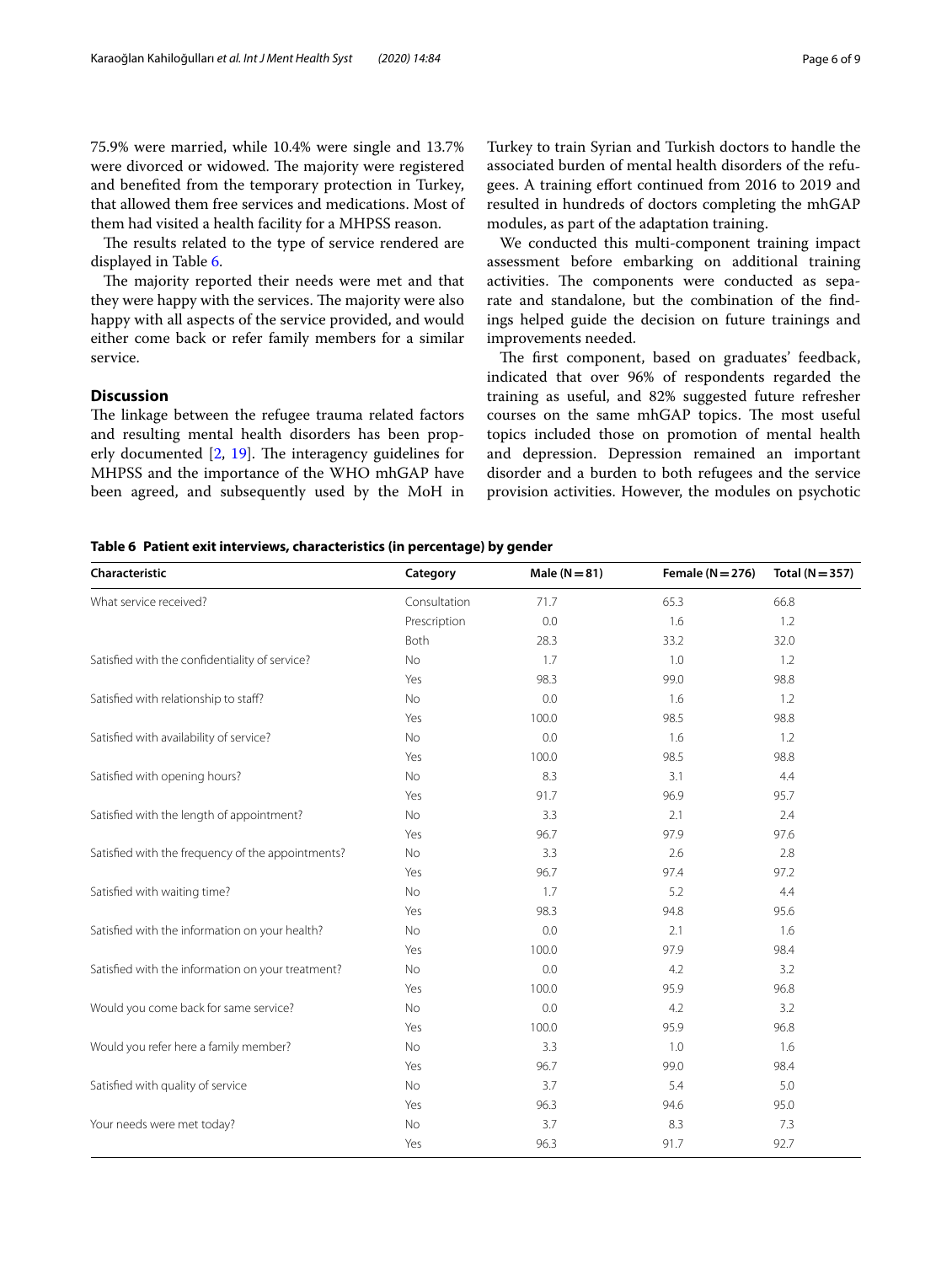disorders and self-harm were not regarded as very useful. This may be related to health services planning. MoH has suggested primary care health staff to refer patients with psychosis to the specialized mental health services. According to referral algorithms, prepared by MoH, suicide cases should be referred to the emergency services or psychiatry clinics after a frst assessment. About 30% of respondents suggested to add new topics, mostly focusing on addiction; child and elderly psychiatry, and pharmaceutical treatment.

The second component, the pre-and post-tests, measured the information and knowledge transferred as part of the training. The results were similar to the other studies in the literature [[18](#page-8-10), [20](#page-8-12)]. We observed a slight knowledge increase for both Syrian and Turkish doctors. The increase was slightly bigger for the Syrian doctors, but no measurable reasons can be identifed on this diference. Despite the diferences in increase in knowledge attributable to the training, both Syrian and Turkish doctors benefited from the training. The question that remains is how much should the increase in knowledge attributable to the training be, so that the resources put to the training may be justifed? Our suggestion was to look at how the knowledge increase infuenced the improvement of the quality of services provided.

The third component, utilization of services indicated that there was a change in behavior from practicing doctors who were more attentive and identifed, on average, 38 more cases of mental health cases annually, after the training. Unfortunately, the increase was not true for young ages (under 19 years old) and for the self-harm group. This highlighted that more needs to be done to address the needs of that specifc age-group and type of problem. This finding was consistent with the online survey that suggested adding new training topics on child psychiatry. Discussions are underway to improve the childhood and adolescent focus in the training.

The fourth component, on the compliance with guidelines, and measuring the quality of service provided, indicated that out of the 12 criteria/guidelines, there was 80–85% compliance on 3 of them; 70–80% compliance on 6 of them, and the compliance rate was 44–68% for the remaining 3. The guidelines with the poorest compliance were those on pharmaceutical interventions and assessing and managing of disease presentations. This was in line with suggestions from the online survey indicating the need to put additional training effort on pharmaceutical treatment. Improvement needed in the pharmaceutical treatment were linked to recent changes in the legislation regulating prescription of psychiatric medications for refugees.

The fifth and final component, the patient exit interviews provided valuable information on self-reported perception of end-benefciaries, about the MHPSS services they received. All the efforts put into training, improving the volume and quality of mental health operations, compliance with rules and guidelines, had one fnal objective: improving the mental health status of the Syrian refugees in Turkey. Over 95% of respondents were happy with the quality of services provided at the health facilities surveyed in 5 provinces. About 93% reported their needs met and satisfied with confidentiality, staff behavior, frequency and length of appointment. The average waiting time was 11 min. About 97% would come back for the same service and 98% would refer a family member for the same service. The results indicated that MHPSS services provided in the facilities surveyed have improved the mental health of the Syrian refugees. However, with the data we have, it is not possible to estimate the satisfaction threshold of the refugees when it comes to mental health status and services. The MoH is planning to provide additional training of trainers to another 500 doctors in Turkey, acknowledging the still existing gap in service provision.

#### **Limitations**

The authors are aware of the limitations of the study. The number of doctors that responded to the survey is less than half of Turkish doctors trained in 2018–2019. The respondents were not selected as a representative sample, or when they completed the modules. Additionally, there might also have been a recall bias.

Although we analyzed most of the results of graduates from the recent cohorts, me missed the results of earlier cohorts. As such it is difficult to understand the differences in knowledge gained from earlier cohorts. Another limitation was the lack of a control group. However, by the time the components was completed, all the practicing Syrian doctors were already trained, as well as 900 Turkish doctors involved in service provision to Syrian refugees.

We could only include 200 practicing doctors in service utilization component due to several reasons including time of the study. Other cohorts cannot be included because either completion time of the training is less than one year or data for the utilization of services could not be retrieved from the MoH database (refugee health centres were not included to the primary care database). As such, the fndings would not necessarily represent all the practicing doctors. However, the 200 sample consisted of half of the Turkish doctors trained during 2018–2019.

The compliance was estimated based on 45 parameters, converted into 12 categories. The observers were past trainers and their presence in the health facility was explained as understanding gaps and future needs for the mhGAP programme. The doctors being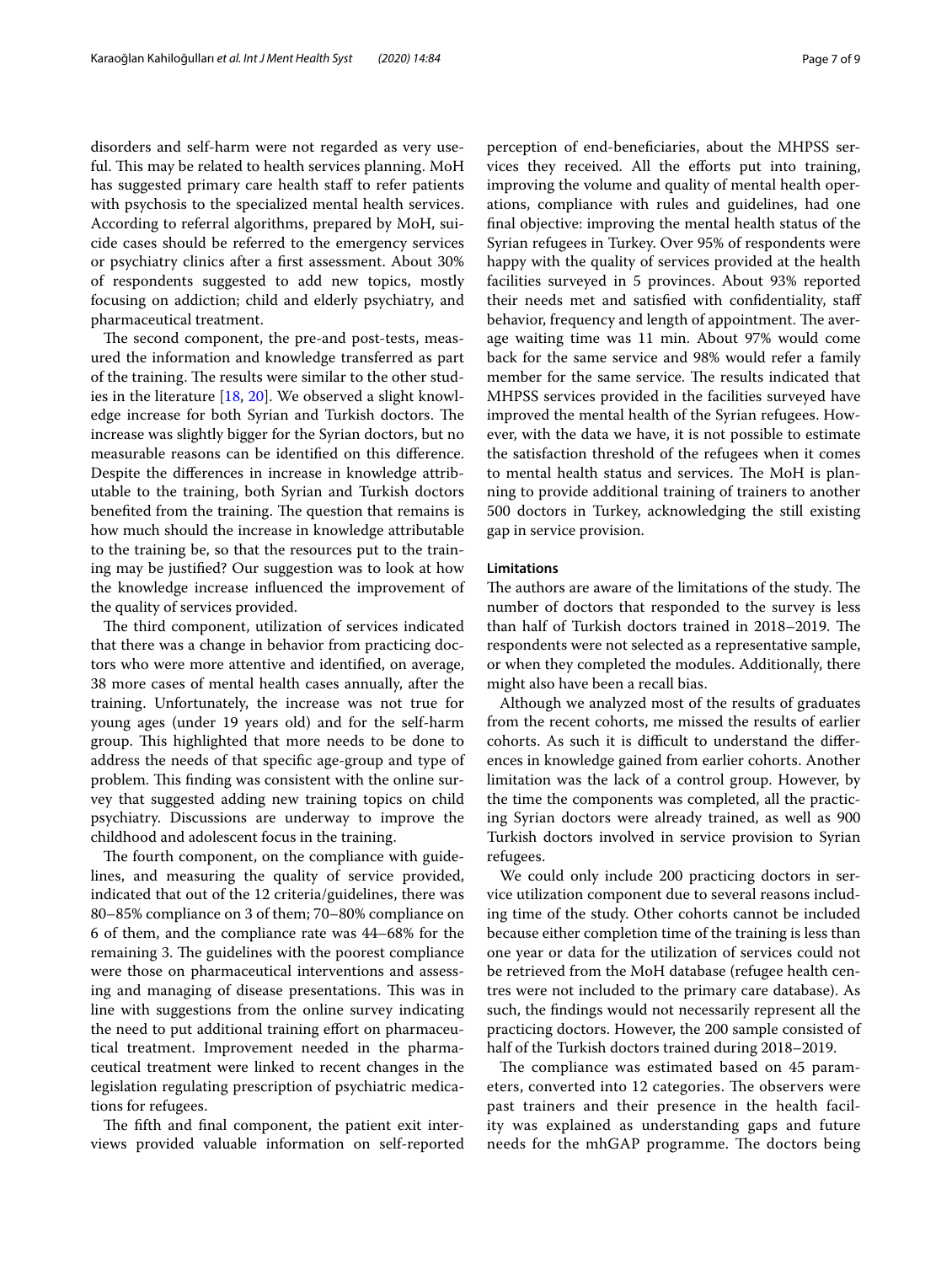observed might have changed their behavior in the presence of their former trainers (Hawthorne efect).

The selection of patients for the exit interviews was not randomized. Our interviewers located in 7 refugee health training centers for a period of 30 days and interviewed patients as they exited the doctor or PSS offices. The interviews were conducted at the health facility and in confdential spaces, but it was impossible to know the extend the location of the interview might have infuenced the responses of the Syrian refugees.

This assessment made use of 5 standalone components. As such diferent respondents contributed to the data and results of each component. The selection of respondents was not randomized. The responses came from recent cohort graduates for the online survey and pre/posttests. It was not possible to link the results from the four frst components to individual doctors. However, the numbers of respondents included in the assessment helped create an understanding of the results. For future assessments, we might try to use the same training cohort and follow them during practice and include their end-benefciaries in the study.

## **Conclusions**

This assessment generated evidence that supports the conclusion that the mhGAP training had a positive feedback from practicing Syrian and Turkish doctors. Knowledge was increased, that is attributable to this training, as well as a behavioral change took place, resulting in a higher number of mental health cases being identifed and treated, mostly in compliance with mhGAP guidelines. Most benefciaries responded that they were happy with the quality of services provided and that they would use the services again. Further studies are needed to understand the magnitude of the services provided and resources used to fll the gap for mental health services in Turkey.

The training was delivered by a team of peer trainers (GPs) and psychiatrists. All trainers completed a 5 days ToT training, in addition to the mhGAP training. At least 3 trainers per 25 participants were present in each session for supporting role-plays and other group activities.

#### **Acknowledgements**

Department of Mental Health-Ministry of Health- provided data from database of Ministry of Health.

#### **Authors' contributions**

AM analyzed and interpreted the data regarding all fve components of the study. AKK, EA, FE and AM were major contributors in writing the manuscript. All authors read and approved the fnal manuscript.

#### **Funding**

The research is not funded by any party.

#### **Availability of data and materials**

The data that support the fndings of this study are available from Ministry of Health of Turkey but restrictions apply to the availability of these data, which were used under license for the current study, and so are not publicly available. Data are however available from the authors upon reasonable request and with permission of Ministry of Health of Turkey.

#### **Ethics approval and consent to participate**

Not applicable.

#### **Consent for publication**

Not applicable.

#### **Competing interests**

The authors declare that they have no competing interests.

#### **Author details**

 $1$  WHO Country Office Turkey, Ankara, Turkey.  $2$  Ministry of Health of Turkey, Ankara, Turkey.

## **Appendix 1: mhGAP training outline**

#### **Outline for mhGAP trainings**

| Promotion of mental health                           | 2 <sub>h</sub> |
|------------------------------------------------------|----------------|
| Essential care and practice                          | 3.5h           |
| Depression                                           | 3 h            |
| Psychosis                                            | 3 h            |
| Anxiety disorders and stress related disorders       | 3 h            |
| Suicide                                              | 2 <sub>h</sub> |
| Dementia                                             | 3 h            |
| Child and adolescent mental and behavioral disorders | 3 h            |
| Other significant mental health complaints           | 3 h            |
| Total duration (without breaks)                      | 25.5h          |

#### Received: 24 March 2020 Accepted: 3 November 2020 Published online: 11 November 2020

#### **References**

- <span id="page-7-0"></span>1. Knefel M, Kantor V, Nicholson AA, Schiess-Jokanovic J, Weindl D, Schäfer I, Lueger-Schuster B. A brief transdiagnostic psychological intervention for Afghan asylum seekers and refugees in Austria: a randomized controlled trial. Trials. 2020;21(1):57.
- <span id="page-7-1"></span>2. Silove D, Ventevogel P, Rees S. The contemporary refugee crisis: an overview of mental health challenges. World Psychiatry. 2017;16(2):130–9.
- <span id="page-7-2"></span>3. Pogarell A, Garthus-Niegel S, Mojahed A, von Verschuer C, Rokyta U, Kummer W, Schellong J. Community case study on trauma-specifc treatment and counseling for refugee women exposed to intimate partner violence. Front Psychiatry. 2019;10:891.
- <span id="page-7-3"></span>4. Hou WK, Liu H, Liang L, Ho J, Kim H, Seong E, Bonanno GA, Hobfoll SE, Hall BJ. Everyday life experiences and mental health among confictafected forced migrants: a meta-analysis. J Afect Disord. 2020;1(264):50– 68 (**epub 2019 Dec 5**).
- <span id="page-7-4"></span>5. Steel Z, Chey T, Silove D, et al. Association of torture and other potentially traumatic events with mental health outcomes among populations exposed to mass confict and displacement. JAMA. 2009;302:537–49.
- 6. Fazel M, Wheeler J, Danesh J. Prevalence of serious mental disorder in 7000 refugees resettled in western countries: a systematic review. Lancet. 2005;365:1309–14.
- 7. Acarturk C, Cetinkaya M, Senay I, Gulen B, Aker T, Hinton D. Prevalence and predictors of posttraumatic stress and depression symptoms among syrian refugees in a refugee camp. J Nerv Ment Dis. 2018;206(1). [https://](https://journals.lww.com/jonmd/Fulltext/2018/01000/Prevalence_and_Predictors_of_Posttraumatic_Stress.7.asp)